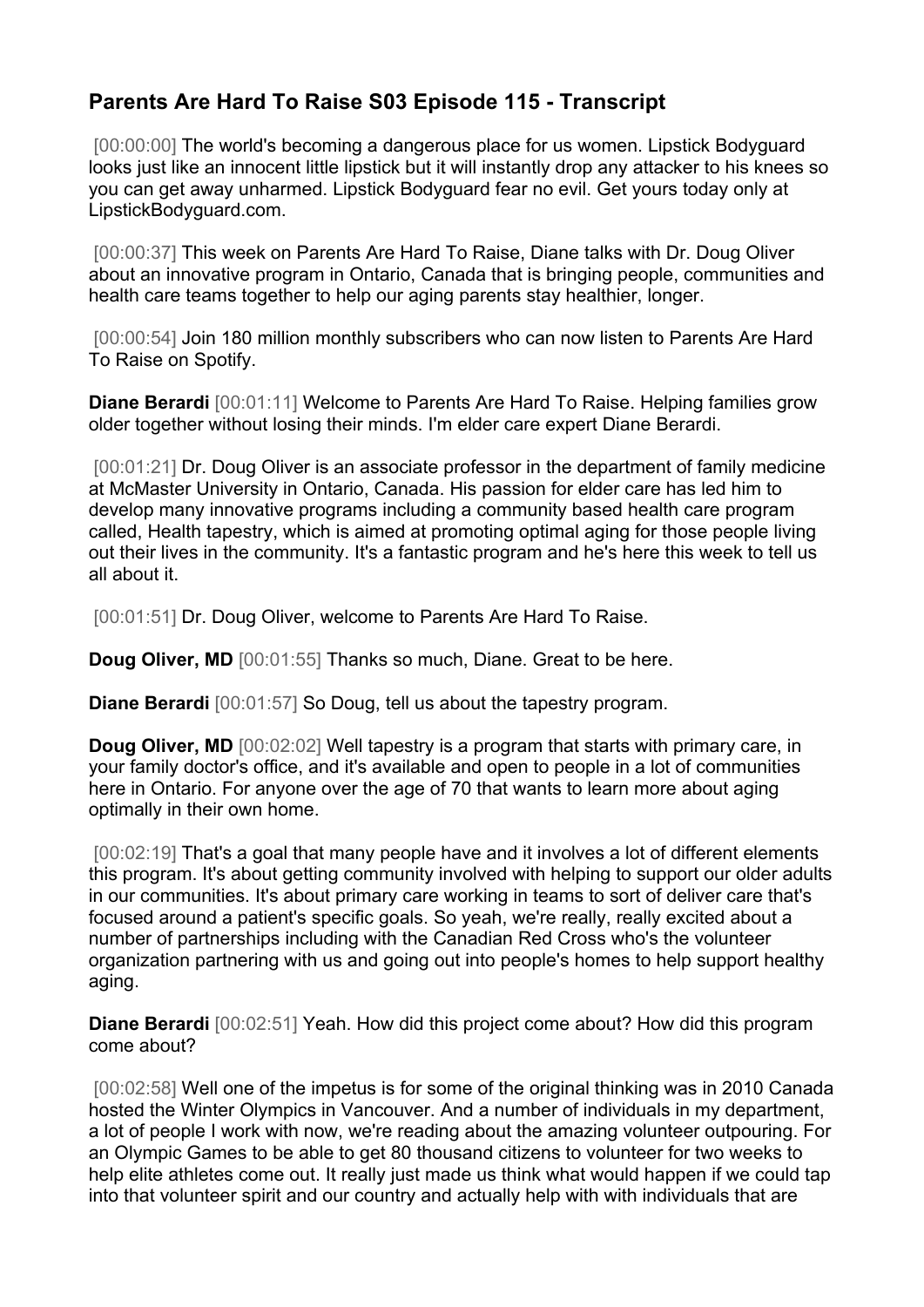maybe struggling with different things in their own lives day to day, and really help with our health care system.

**Diane Berardi** [00:03:37] That's fantastic. When you think about all those volunteers, my gosh. So you use volunteers to reach out into the community so tell us how that works.

[00:03:49] Yeah. So the volunteers there people from the community. We have students from McMaster University and other colleges and universities around Ontario that are stepping up to say you know we're the next generation. And we want to help the generation that came before us and learn more about those individuals. And we also have volunteers that are more experienced, more seasoned, retired nurses, retired teachers, retired paramedics, people that have an awful lot to continue to give. So that's who the volunteers are. And they go out in pairs and into my patient's homes and they ask them a whole bunch of information about what their goals are related to their health. So, What matters to you? Is the question that we start with rather than, "What's the matter with you?"

**Diane Berardi** [00:04:36] Great. So it's looking at the person, not the illness.

**Doug Oliver, MD** [00:04:40] Absolutely yeah.

**Diane Berardi** [00:04:43] And I love the college students, because I love the intergenerational aspect of it. As well as retired teachers, nurses. Everyone has so much to offer. And I'm sure your clients love the younger people coming and coming into their home and talking to them.

[00:05:06] Yeah. It brightens their day. I mean it's amazing the change in the dialogue and the conversations that happen when people are coming into your home. Right? You're more relaxed. You're in your own space. And these people are opening up. Often a heck of a lot more than they do when they come in for a regular visit with me.

**Diane Berardi** [00:05:24] Sure.

**Doug Oliver, MD** [00:05:25] So the volunteers are learning some amazing things about these people's lives that I've... I've known these folks for 15, 16 years in my practice, but I'm getting to know them in a very different way because of the way these conversations are structured in their home and because of the amazing work that our volunteers are doing to bring that information back to my clinic space so we can plan care in a different way. We're trying to innovate. We're trying to get away from just conversations about single diseases and really looking as you mentioned earlier at that whole people and what matters to them and what's important in their lives.

**Diane Berardi** [00:06:03] I suppose, yeah. They would open up probably more. And you probably would find out things that might be wrote... That Probably are relevant to their care, but they most likely would not have told you.

**Doug Oliver, MD** [00:06:16] Absolutely. And a perfect example of that is bladder incontinence or bowel incontinence. Right? People are sometimes embarrassed to bring that up to their doctor or to their nurse. And it shocked us that they are willing to share this information with volunteers that are there. And honestly prepared to ask them the questions and able to promise them that the care team is going to do something about it. We're actually there to help and this is stuff that we can do very effectively.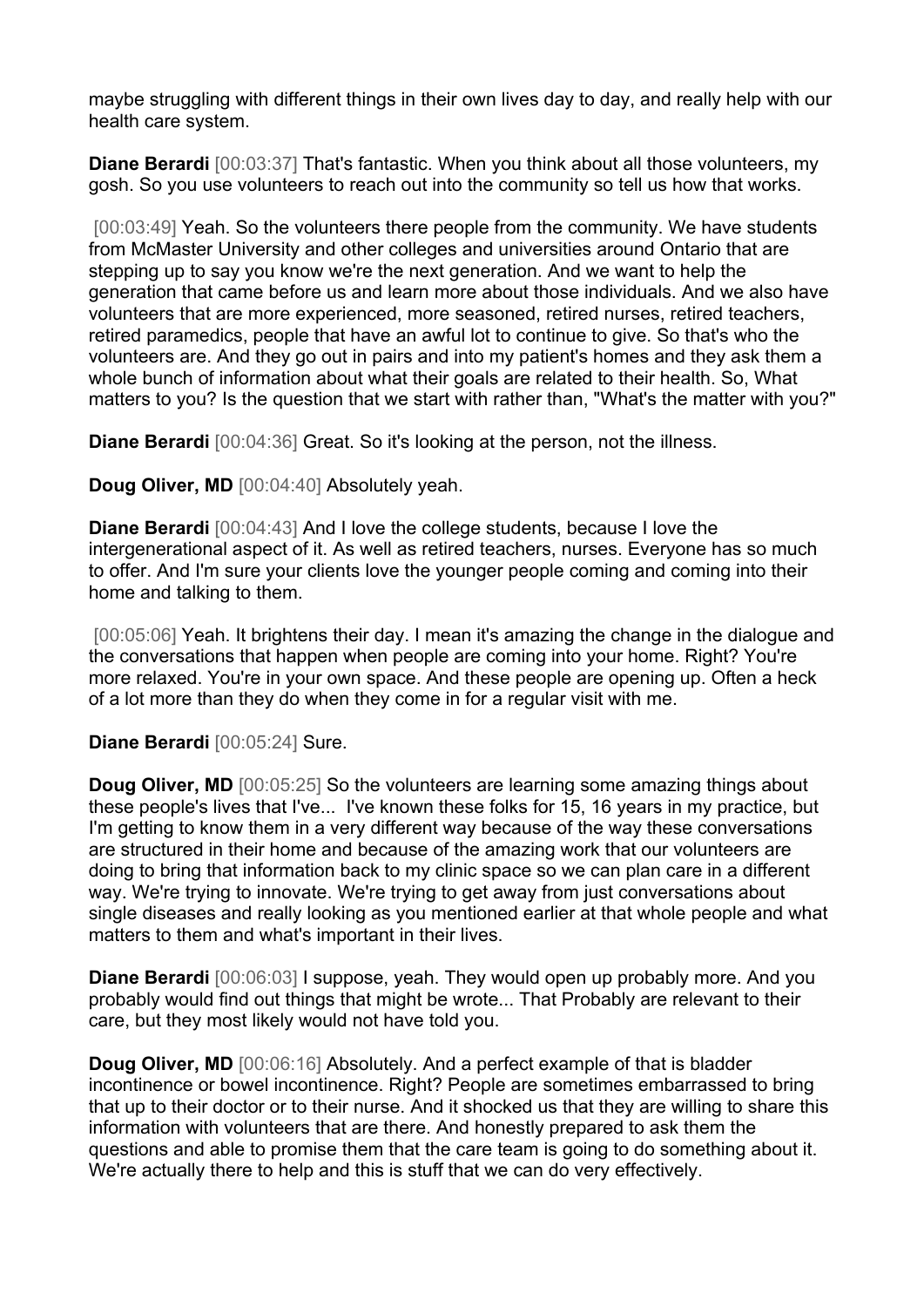**Diane Berardi** [00:06:47] Why do you think that is? That they would share with the individual coming into their home as opposed to maybe telling you or...

**Doug Oliver, MD** [00:06:56] Yeah. Part of it's a function of who these Red Cross volunteers are. And how they approach... You know I'm not... I'm not suggesting for a moment that I approach my work in a in an intimidating or threatening way. But there is something more formal about booking an appointment to go see your doctor. And I don't mean to imply that the patients aren't opening up to me or other physicians all across North America. They open up to us every day about important stuff. But there's just different layers and different nuances that we're learning about our patients. That that may not come up in the context of a regular 15 minute visit. Right? So, a 90 year old patient who I've known for 15 years. And I didn't know he was a Holocaust survivor. I didn't know what his teenage years were like. Because I spend all my time talking to him about other important things. His diabetes, his blood pressure. But the volunteers got that on the first day and it is really added an immensely important layer to my relationship with him and how we can continue to plan care. That's an example of some of the stories that we're hearing from physicians in this program and other communities across Ontario.

**Diane Berardi** [00:08:07] Do people open up, maybe about falling in the home or...?

**Doug Oliver, MD** [00:08:13] Yeah. I mean we asked specific questions about that. So the volunteers are also trained to do some basic safety assessments. And one of the questions that we ask everybody is, Have you had a fall in your home or anywhere in the last 12 months? And not surprisingly a number of individuals have but didn't think it was important enough to bring up up to their doctor in a patient visit.

[00:08:38] But we... so, when I say a number of people I mean 30 percent of the patients that are going through our program have had a fall in the last year, which is consistent with data across Canada and the US.

**Diane Berardi** [00:08:49] Yeah. Yes.

**Doug Oliver, MD** [00:08:50] For this age group. And a lot of people don't report the falls. But it's important to hear about it even though there wasn't a catastrophic injury because having had one fall is the number one predictor for having another one in the future. And so there's a lot of preventative, proactive care that we can plan for that person to really make sure we prevent that next one if we know they've had one.

**Diane Berardi** [00:09:11] No and that's so important. I know with my parents I'm on this road to both of them you know all these doctors... And they don't... I think they just tell the doctor what they think he might want to hear.

## **Doug Oliver, MD** [00:09:26] Oh Yeah.

**Diane Berardi** [00:09:26] They don't tell the truth. You know I'm looking at them like, No. That's not right. No, that didn't happen. No, you didn't eat that. No, you don't take the medication right. You know and all these things. And I do suppose though, you know when the physical therapist comes into the home, with my mom or the nurse, she sometimes will be a little more truthful. Being in the comfort of their home, I guess.

**Doug Oliver, MD** [00:09:56] Exactly. And not only that you can see the truth when you're in somebodies home. Right?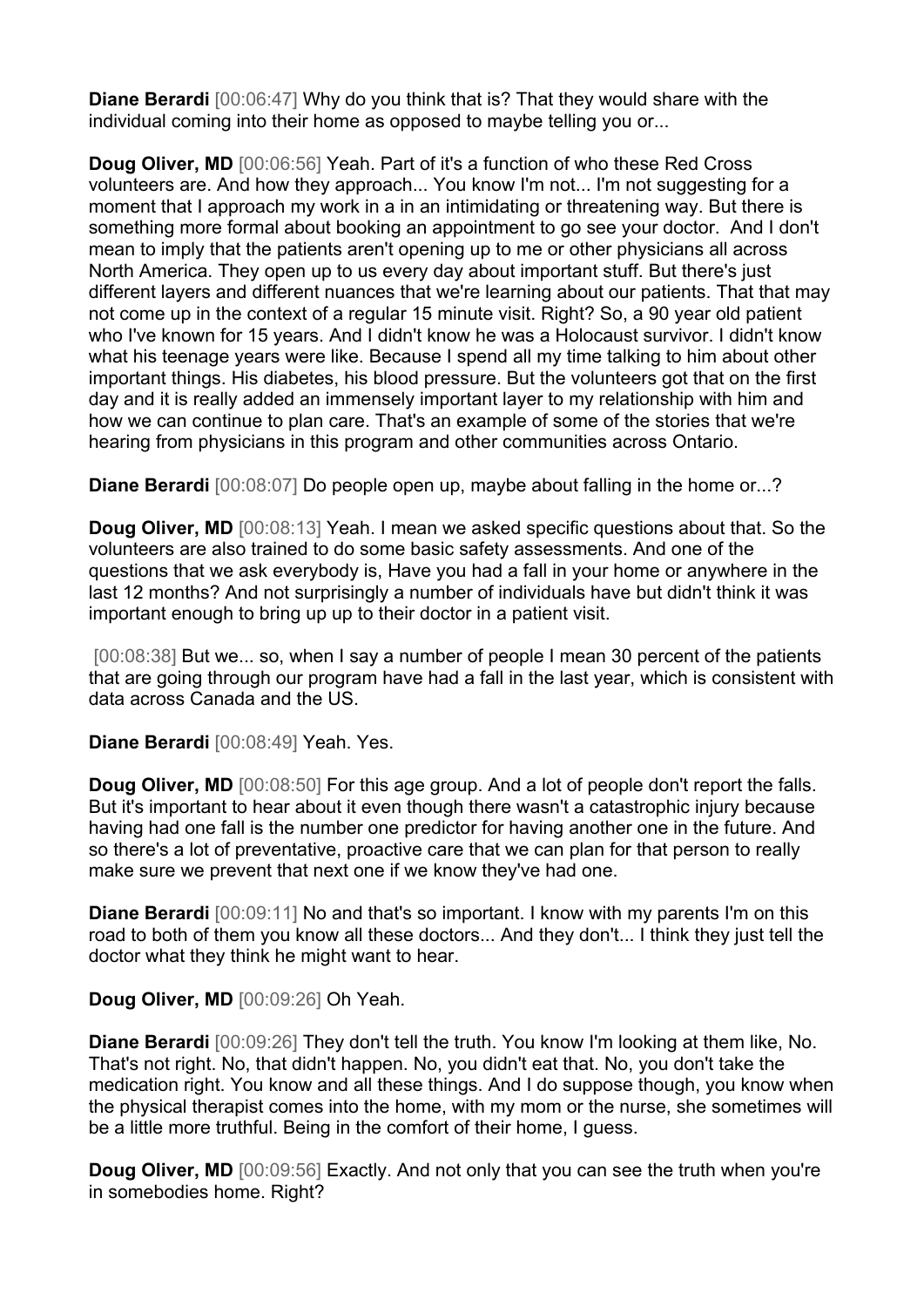**Diane Berardi** [00:10:00] Right. Yes.

**Doug Oliver, MD** [00:10:00] The volunteers are also eyes and ears for us.

**Diane Berardi** [00:10:03] Right.

**Doug Oliver, MD** [00:10:04] They can see if there's a full pill pack on the kitchen table, where the person's missed medications for the last week. And they can see if there are throw rugs all over the place and poor lighting that are going to increase the risk of falls. And like that's the stuff that you know as you said they can come into my office and put on their best self.

**Diane Berardi** [00:10:22] Yes.

**Doug Oliver, MD** [00:10:23] And then present what they want me to hear. But being in the home... And I should mention, I mean I do a lot of house calls as well. I'm out there a half day every single week in the homes of patients that are frailer and can't get into my office.

[00:10:38] I mean that's a big part of the work that we do here as well in our family health team.

**Diane Berardi** [00:10:41] Yes.

**Doug Oliver, MD** [00:10:42] But I can't see everybody. Right? So having these volunteers working as an extension of our primary care team it's we're really just increasing the size of our our workforce in health care, at a benefit to the volunteers and a benefit to our patients.

**Diane Berardi** [00:11:00] And you know here we have such a shortage of health care personnel, and this using volunteers. It's a. fantastic program. Because you do have people being able to go out in the community. Yeah. And an extension of you where it's not someone who has that job. It's someone who wants to volunteer and give their time and be helpful. Do you have that problem in Canada?

[00:11:33] Oh, yeah. For sure, we do. I mean you know shortages, and in particular home care.

**Diane Berardi** [00:11:39] Yes.

**Doug Oliver, MD** [00:11:39] It is hard to hire enough of a workforce. And be able to afford of enough of a workforce to be able to provide the care that a lot of our older adult patients and citizens need in the home. So yeah it is it is a similar problem up here north of the border. And I think some point emphasized too that programs like health tapestry you know these volunteers are not taking away paid jobs.

## **Diane Berardi** [00:12:03] No.

**Doug Oliver, MD** [00:12:04] They are adding to the work that the rest of us are doing. Right? In a new way they're adding value by going out and having more proactive conversations with people. Let's not wait until you've had that fall to start, and broken your hip. Right? And now we're going to start talking about fall prevention. Like let's get out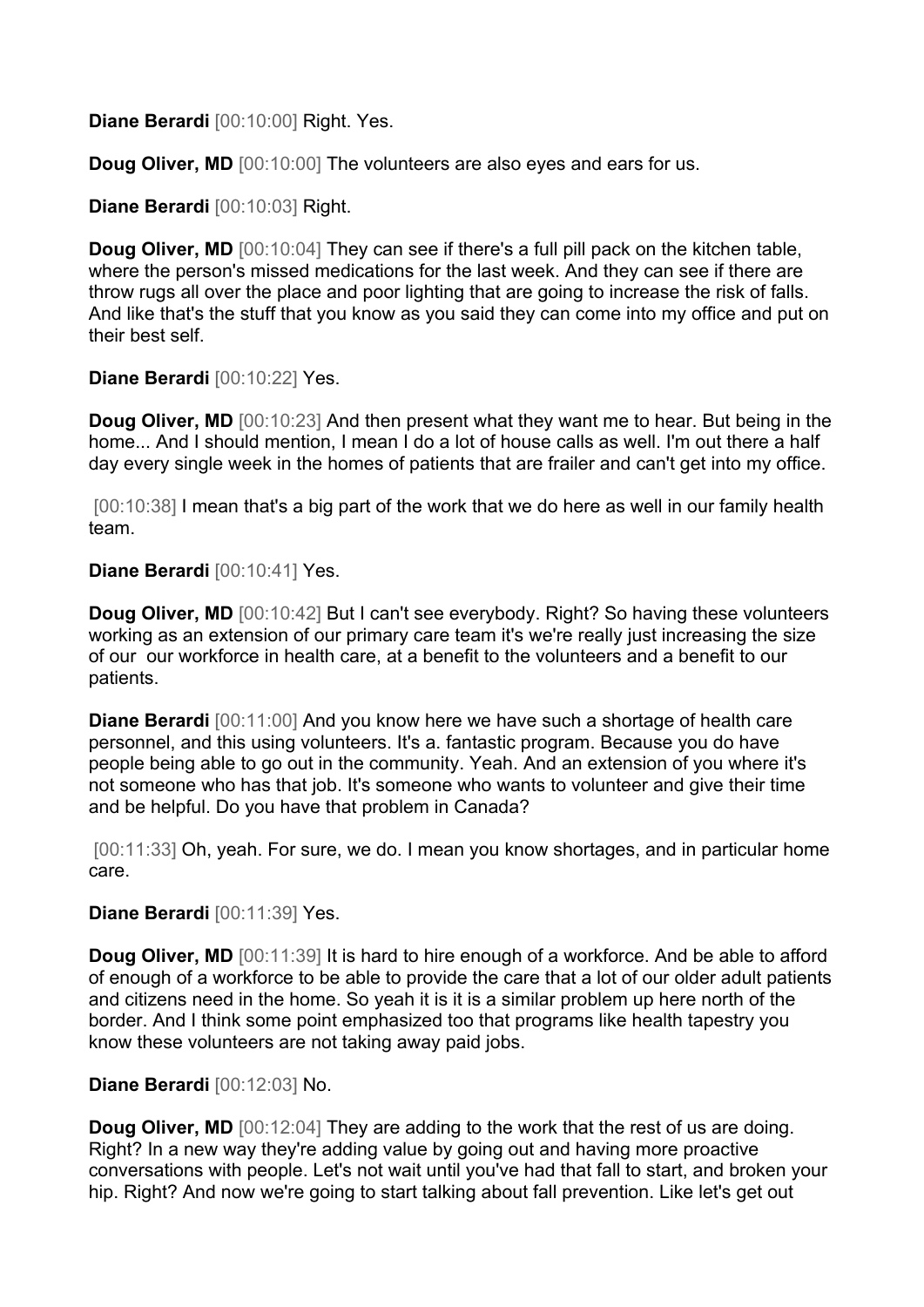there before you've had a crisis, when you're still doing fairly well on your own, and find out about your nutritional status and how socially activated you are and how much physical activity you're doing in your day. These are the types of things that our volunteers are getting at. And it's really allowing us to focus on preventative care.

**Diane Berardi** [00:12:41] Yeah. How much training do the volunteers have?

**Doug Oliver, MD** [00:12:46] Yeah. So they go through two phases of training. So they get trained fully by the Canadian Red Cross standards to be certified Red Cross volunteers. So they would be able to go out into disaster zones, if that was needed. But then there's another full day to a day and a half of a specifically health tapestry training around this program, to learn about safety in the home, to learn about how to use the iPads that are going out into the home and the different apps that we use to ask the questions and gather information. So, it's a pretty extensive training program. All in, it would be probably two and a half days and there's an online component as well.

[00:13:30] Yeah. So they're pretty... They're pretty well pretty well trained and they've been very, very loyal. Amazing group of volunteers. They're the heart and soul of the program.

**Diane Berardi** [00:13:38] Oh my gosh. It's just it's wonderful. And we're going to continue talking with Dr. Doug Oliver. But first, if you're a woman or there's a woman in your life, there's something you absolutely need to know.

[00:13:53] I want to tell you about my friend Katie. Katie is a nurse and she was attacked on her way home from work. She was totally taken by surprise. And although Katie is only 5 feet tall and 106 pounds she was easily able to drop her 6 foot 4, 250-pound attacker to his knees and get away unharmed.

Katie wasn't just lucky that day. She was prepared.

In her pocketbook, a harmless looking lipstick, which really contained a powerful man stopping aerosol propellant.

It's not like it was in our grandmother's day. Today just going to and from work or to the mall can have tragic consequences. The FBI says a violent crime is committed every 15 seconds in the United States. And a forcible rape happens every five minutes. And chances are when something happens, no one will be around to help.

It looks just like a lipstick. So no one will suspect a thing. Which is important since experts say, getting the jump on your attacker is all about the element of surprise.

Inside this innocent looking lipstick is the same powerful stuff used by police and the military to disarm even the most powerful, armed aggressor. In fact, National Park rangers used the very same formula that's inside this little lipstick to stop two-thousand pound vicious grizzly bears dead in their tracks. It's like carrying a personal bodyguard with you in your purse or your pocket.

Darkness brings danger. Murderers and rapists use darkness to their advantage. We all know what it's like to be walking at night and hear footsteps coming at us from behind. Who's there? If it's somebody bad, will you be protected? Your life may depend on it.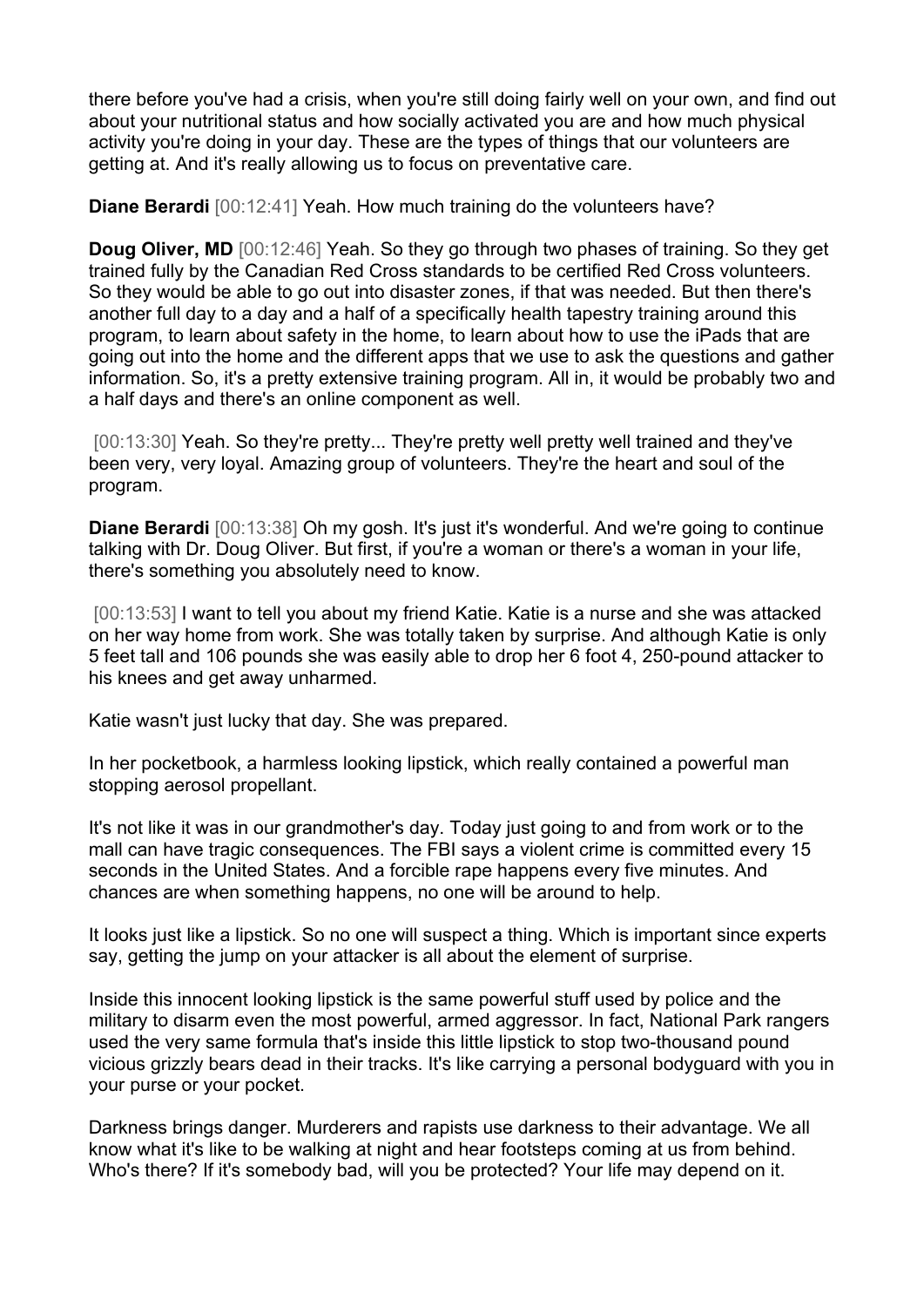My friend Katie's close call needs to be a wake up call for all of us. Myself included. Pick up a Lipstick Bodyguard and keep it with you always.

**Announcer** [00:15:50] You're listening to Parents Are Hard To Raise. Now, thanks to you, the number one eldercare talk show on planet Earth. Listen to this and other episodes on demand using the iHeart Radio app. iPhone users can listen on Apple podcasts and Android users on Google podcasts.

[00:16:12] Want a great new way to listen to the show? Have an Amazon Echo or dot? Just say, Alexa... Play Parents Are Hard To Raise podcast.

**Alexa** [00:16:21] Getting the latest episode of Parents Are Hard To Raise. Here it is for my iHeart Radio.

**Announcer** [00:16:27] It's as simple as that.

**Diane Berardi** [00:16:29] You're right Dolly. There are so many really cool new ways to listen to our show. It's hard to keep track. You can join the 180 million listeners on Spotify. You can listen in your car, at the gym, or pretty much anywhere on your smartphone, with Apple podcasts or Google podcasts. You can get us an Apple TV, Direct TV, Roku. And like Dolly said, you can even ask Alexa to play the show for you.

[00:16:54] It's great, because you don't have to be tied to a radio anymore. You can listen when you want, where you want, for as long as you want. And if you're listening to the show in one of these new ways please do me a favor. Share this new technology. Help someone else learn about the show and show them a new way to listen.

[00:17:13] So Doug. I'm wondering, how would mom or dad become part of health tapestry?

**Doug Oliver, MD** [00:17:23] Well uh... Your mom and dad would have to move to Onterio. [laughing]

**Diane Berardi** [00:17:31] [laughing] I was saying to my producer, before... I wonder if if my mom and dad can go... [laughing]

**Doug Oliver, MD** [00:17:39] I'll mail them my card. [laughing]

**Diane Berardi** [00:17:41] Thank you.

**Doug Oliver, MD** [00:17:41] Yeah. So you know our goal...

[00:17:44] We're at this interesting phase of the program where we're actually we have the luxury of being able to study it. We're having. We have funding to do some randomized controlled trials and just make sure that it's really cost effective and that it's actually helping the people that we want to be helping. So it's you know it is, Having said that... Even though it's a research program, it is also a fully rolled out program in six different communities in Ontario. So Hamilton, Ontario, which is where I'm sitting right now, is sort of ground zero for health tapestry. We've been running it here for about five years and you know we've had probably in excess of 600 people go through it from start to finish, in that time. And they are just giving us an amazing gift of their time and energy, I'm talking about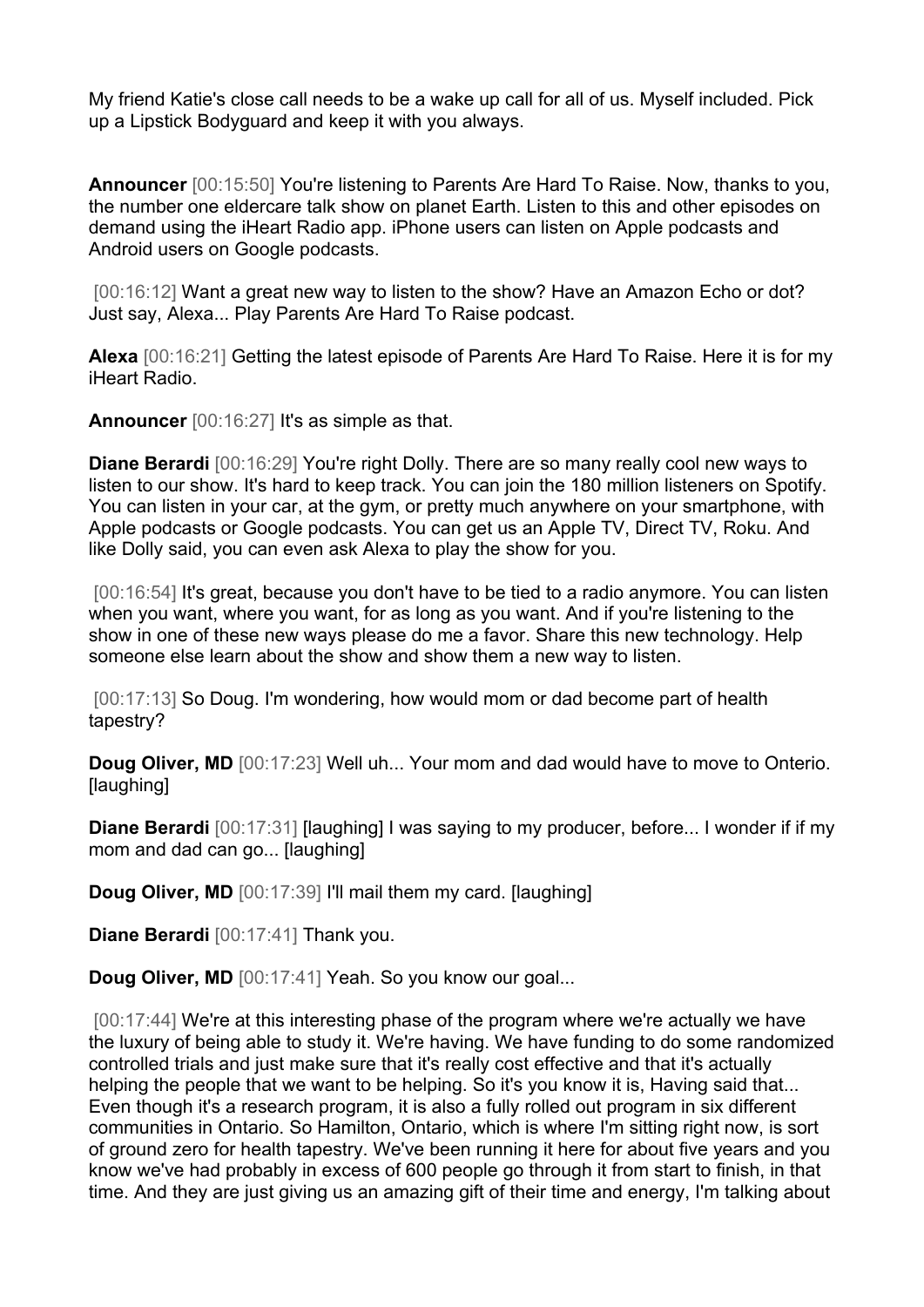the patients here as well. Because they're it's their information that we're using to be able to study this and make sure that we can help people the best way possible.

[00:18:32] So I mean basically in our sites they can either self refer, they can just come into their doctor's office and say, Hey, I'd like to sign up for health tapestry. Or they can get a referral from their family doctor or anyone on their allied health team. So we have I I'm fortunate to work in a family health team with pharmacists and physiotherapists and occupational therapists right in my building. So any of those folks can make a referral for the program and then they've got a direct line to the Red Cross and they'll have people open their house within a couple of weeks.

**Diane Berardi** [00:19:00] Wow. I love the volunteer. I love it.

**Doug Oliver, MD** [00:19:05] Yeah.

**Diane Berardi** [00:19:05] And you get, you know they're staying in the community and they're living out their lives in the communities. That's so important.

**Doug Oliver, MD** [00:19:17] Yeah. One of the things we found the first randomized control trial, which we just published in the Canadian Medical Association Journal a couple weeks ago, I mean we found that the care that these individuals are receiving did shift from you know less emphasis on hospital based care and emergency room visits and more emphasis into our primary care setting. Which of course is a more affordable and preferable way to receive your care. If you don't have to be in the emergency departments. Let's find some way to keep you in the community. So that's what this is all about.

**Diane Berardi** [00:19:47] And how do you get support from the communities, to support the older adults?

**Doug Oliver, MD** [00:19:53] Yeah. For this program, it is starting in every community we've been in with primary care teams. So groups of family doctors and their allied health colleagues that that want to participate. So they've signed up voluntarily. We reached out to again six different communities here in Ontario and they all said Sign us up we want to we want to give this program a try and we want our patients to have access to it. So, and then and then the Red Cross side, the Canadian Red Cross, you know they've of course got offices and a presence in almost every community in Ontario. So that's been a great connection for us to have. So yeah, I mean it's been pretty amazing to see the level of interest and energy and enthusiasm around wanting to help the older generation who have given so much to everything we do here in this country already, so...

**Diane Berardi** [00:20:47] It's wonderful. So what have been the results of the program so far? The the benefits to the patient.

**Doug Oliver, MD** [00:20:57] Yeah. I think the main one was what we've seen so far the signal that we had a reduction in hospitalizations and emergency room visits for patients that were participating in the health tapestry program. We also found that the participants were getting more physically active, so they were spending less time sitting on the couch each day taking more steps towards a physically active lifestyle.

[00:21:25] So I mean those are and those are pretty significant findings. Right? They were enough us to get us a second wave of funding from our provincial government to be able to study this. And right now it's really about, Can we replicate those results with this next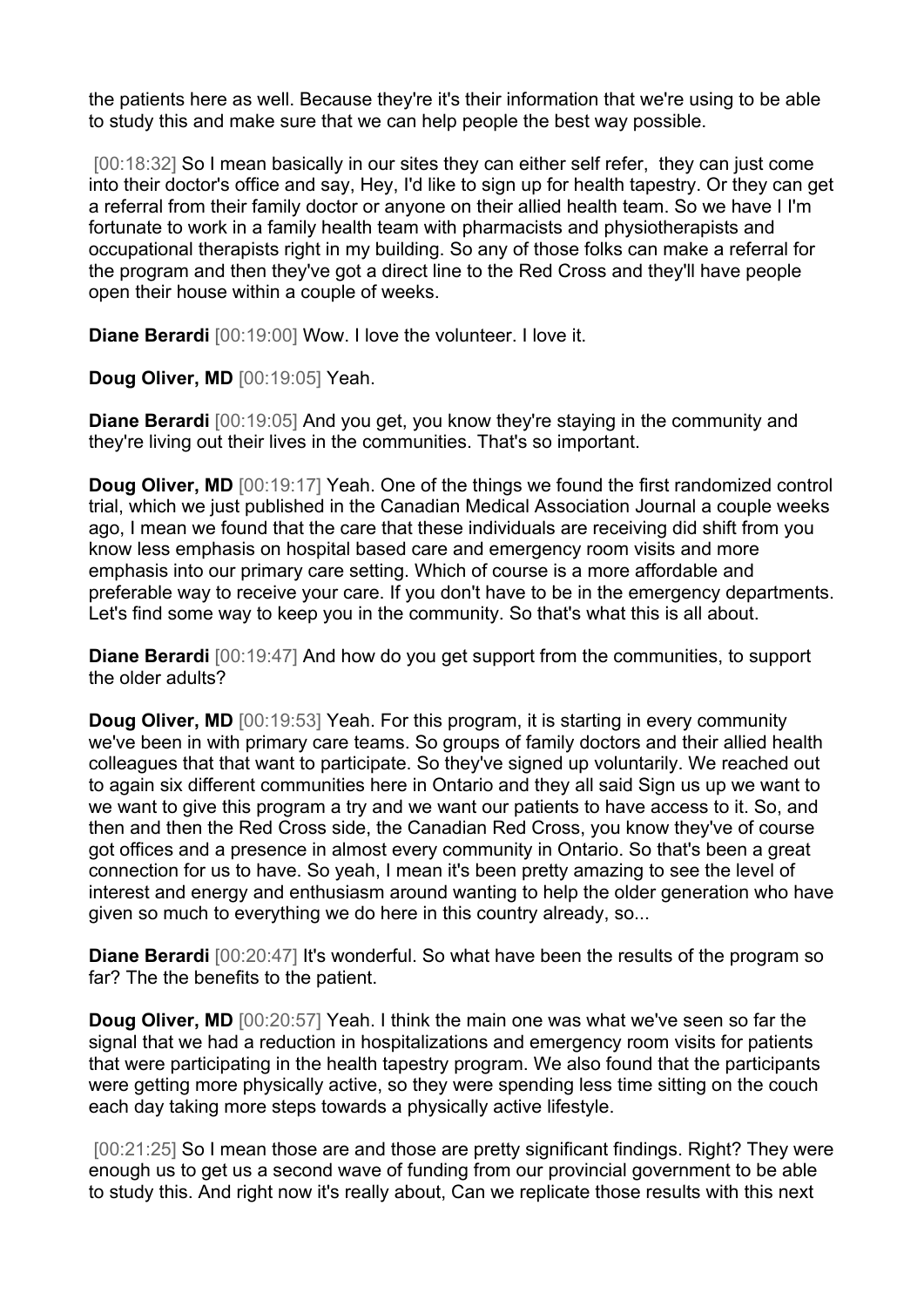study that we're doing now? And equally importantly, can we spread it to other communities and have it stick? It's hard to get new programs to to spread and be sustainable.

**Diane Berardi** [00:21:52] Right.

**Doug Oliver, MD** [00:21:53] If you don't have local champions. So that's been a lot of our focus is really getting the energy behind this within these communities.

**Diane Berardi** [00:22:01] And cost savings for the health care system?

[00:22:05] Yeah. We're hoping. I think it would be premature for me to say that that we actually have the data to say that we've... to say we're saving money. But yeah. On the first pass, it looks as though this has been a very, very affordable and cost effective strategy for helping to enhance the care that people over 65 or over 70 are already receiving.

[00:22:28] And what do you say the average age is in the people that you're dealing with?

[00:22:35] Yep. So it's...we have every everything from the range would be from 70 to just shy of 100, in the program. And the average I think was around high 70s-- 78, 79 years of age.

[00:22:48] So and you know interesting... You know I think there's a there's a big misperception out there that you know if you're 78 years old or 79 years old then you must have some level of significant disability. And that's actually not the truth, In my country or yours.

**Diane Berardi** [00:23:04] Right.

**Doug Oliver, MD** [00:23:05] You know the vast majority of individuals over 75 say that they're they're actually quite independent and they're quite high functioning. But it's... there is a significant minority that are also very, very high users of the health care system. Right?

**Diane Berardi** [00:23:20] Right.

**Doug Oliver, MD** [00:23:20] We're actually targeting people that are that are currently doing pretty well at home on their own. This program is targeting those folks upstream so that we can get all the things in place to make aging as successful as possible for them and really give them a chance to celebrate aging.

[00:23:37] Yes. So they're not part of you know the statistics.

**Doug Oliver, MD** [00:23:40] Right.

**Diane Berardi** [00:23:41] Yeah. I mean it's wonderful. And I think you know now you have health care teams so there has to be a benefit of you know the different professionals caring for the older adults at home.

**Doug Oliver. MD**  $[00:23:56]$  Absolutely. I mean you're really striking on the next big benefit of this program. And it's that our health care teams have been able to come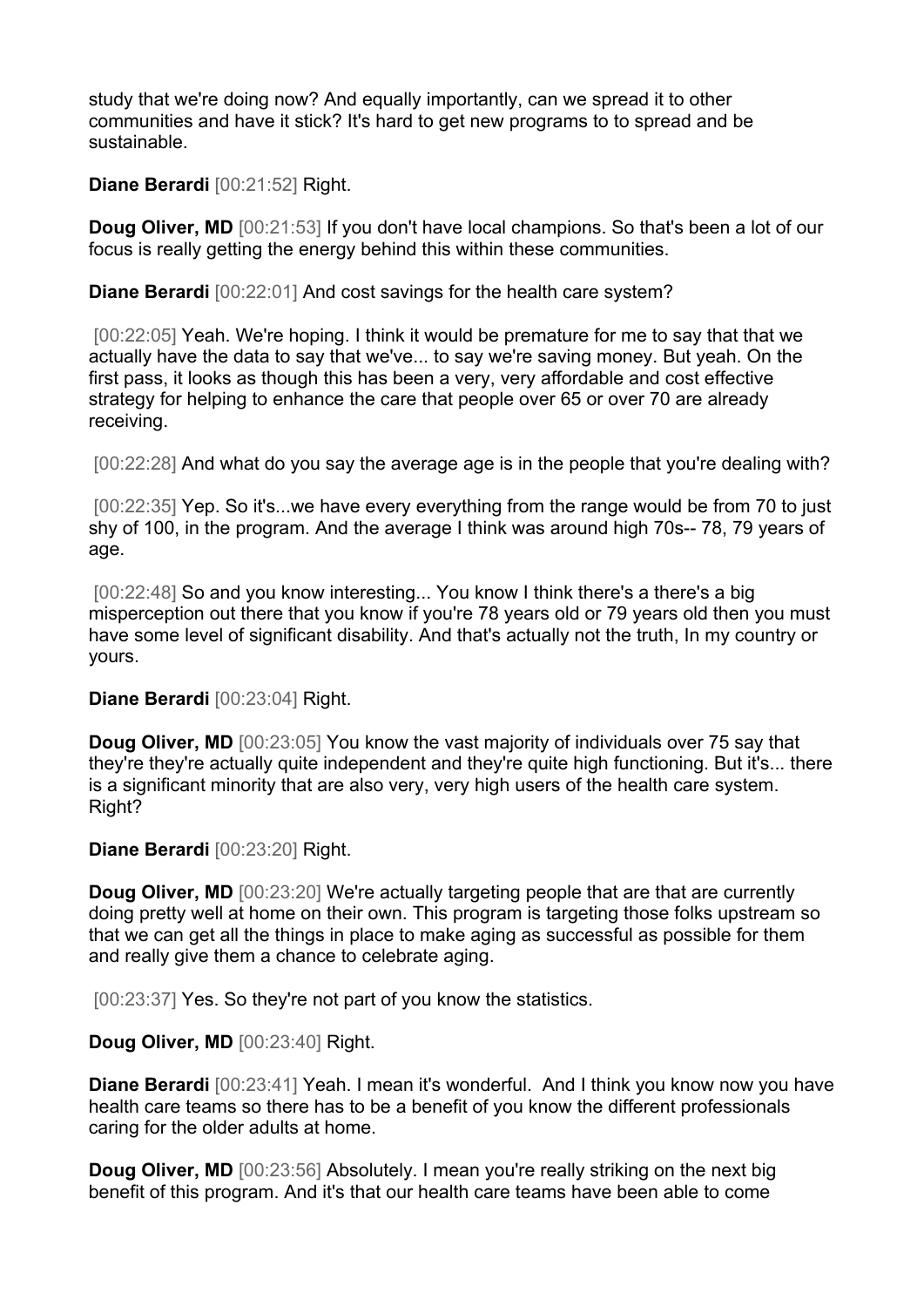together and really provide some great wraparound care for people from a lot of different perspectives.

[00:24:14] As a family doctor, I'm trained to do a lot of things. But there are so many things that other people are more expert and can handle very well. So if my patient is falling, I mean I can identify that, I can treat their injuries. But if I want them to get into some balance training and really prevent the next fall, I need the expertise from a physiotherapist or occupational therapist.

[00:24:41] And similarly, I can use the same example across the board. If I want to make sure my 80 year old parents are eating well. I need a dietitian that's got expertise in nutrition and really maximizing and optimizing the calories for those individuals. It matters.

[00:24:57] Most people over 70 that are admitted to hospital are showing up malnourished, and they didn't know they were. And the sad part is they're getting discharged malnourished as well. So we got to take care of this in the community and get some expertise going to make sure that people's nutrition is where it has to be and this programs really, really trying to put the lens on that among many other things.

**Diane Berardi** [00:25:19] So, the volunteer goes out and they fill out I guess a questionnaire and get pertinent information and they can see the client in their home, and then it comes back to... Does it... It comes back to a team?

**Doug Oliver, MD** [00:25:36] That's right. That's exactly how it happens.

[00:25:38] So it's really technologically driven as well. So the volunteers are sitting in the living room of our patients with an iPad that has this the tapestry app or the "tap app", we call it, already programmed on it.

[00:25:50] So they're running through the conversations. They're asking doing surveys on nutrition and all the other important things we've talked about. And after that one and a half or two hour visit, all that information gets sent back automatically to my electronic inbox in my office. And so I see it within a week. It's sitting there in a summarized report that I can now sit with my whole team and help to plan care for that patient. And the very first thing and the top of the report that I get from these volunteer visits is, What are the top three health related goals that you have for yourself? And we're really getting to what matters to you what are some things that you want to do with your life that you haven't had a chance to do. What a great way to start the conversation.

**Diane Berardi** [00:26:34] Yeah. And now, who is part of your team? I guess physical therapy?

**Doug Oliver, MD** [00:26:44] Yeah. It's a great question.

[00:26:45] So we're really fortunate to have, on my team here in Hamilton... We've got a clinical pharmacist who's really... And we call this our tapestry huddle. So they meet every week, and they go through maybe five, six, seven reports that are coming in from the previous week and really have an hour an hour and a half to do some deep dives into the patient's chart. And then plan how we're gonna reach back out to that patient and get back out to see them if we need to or have them come in for some very specialized things related to their own goals. We have a clinical pharmacist. We have a dietician and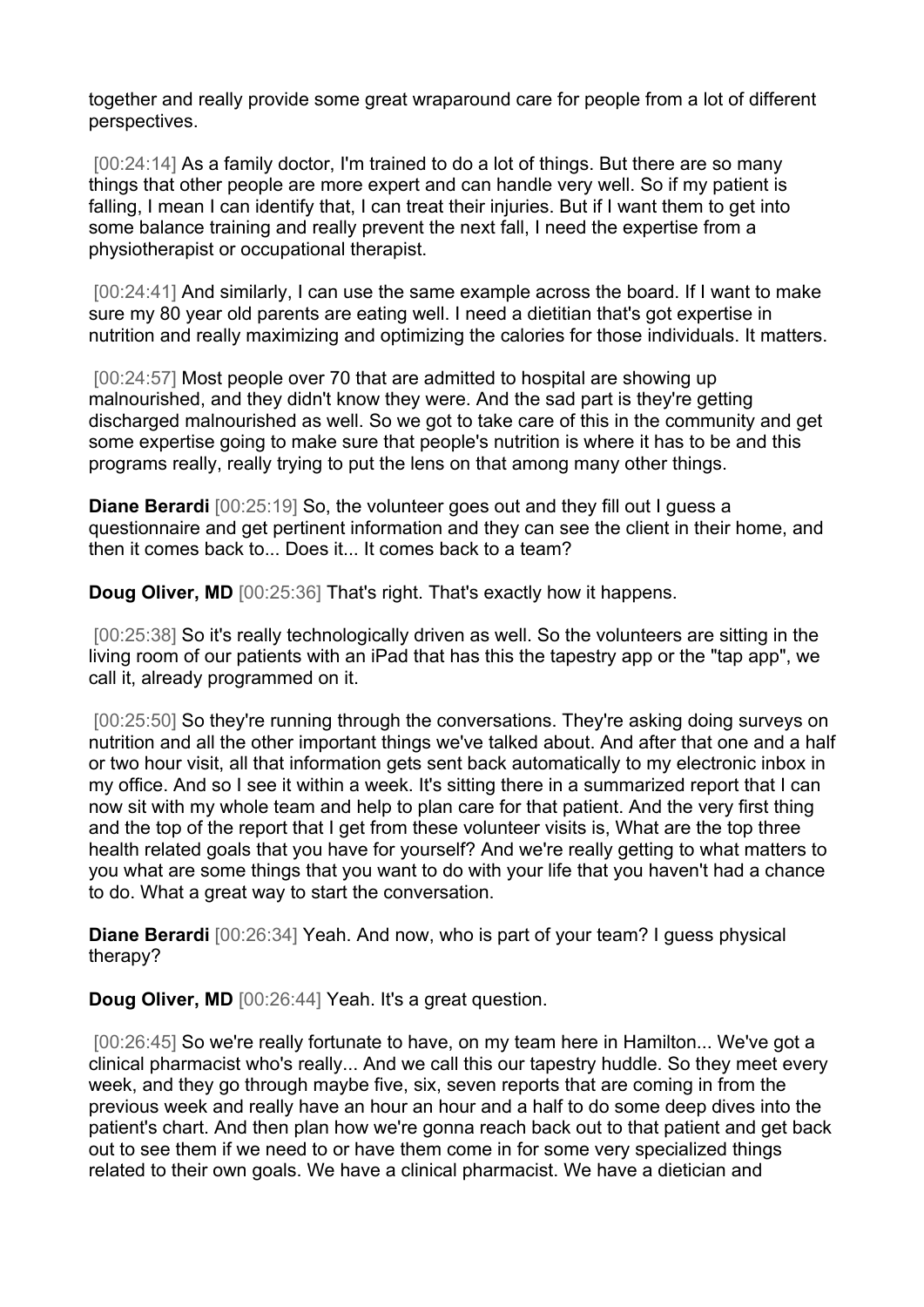occupational therapist physiotherapist a social worker and a nurse as well, on our huddle team.

**Diane Berardi** [00:27:28] Do you find medications... You know not taking them or not taking them properly, a big problem?

**Doug Oliver, MD** [00:27:36] Yeah. There's two big problems with medications in this age group. And this will this will resonate with a lot of your listeners. I'm sure it'll resonate. My parents are probably a similar age to yours. I mean one of the problems with medications is that patients forget to take them or take them at the wrong time.

**Diane Berardi** [00:27:52] Yes.

**Doug Oliver, MD** [00:27:53] But there's another big, big problem that we call poly pharmacy, which is that patients are actually continuously being prescribed too many medications that are that were started for a really good reason whenever they were started. But a lot of medications become what we call legacy drugs. Right? We just keep renewing them, keep prescribing them. And individuals don't need them in the same way. They're not benefiting them in the same way as we get into our seventh eighth and ninth decade in life. So it's important to be able to sit with your team and have a conversation, whether it's your family doctor or your pharmacist about, Well, what do I still really need? And why am I taking this? And wow I can't believe how many side effects that I'm having from these drugs that I just became a part of my background and my baseline. I didn't even know it. So we spent a lot of time de-prescribing medications in our patients in this age group. Because that ultimately can often lead to healthier outcomes for people.

**Diane Berardi** [00:28:48] Yeah I mean even falls.

**Doug Oliver, MD** [00:28:53] Oh it's a huge, huge issue. Yeah absolutely.

**Diane Berardi** [00:28:56] Yeah. My dad... I recently took him to a geriatrician who we had on the show, Dr. Laurie Jacobs, and I think she got rid of five medications that he's been on.

**Doug Oliver, MD** [00:29:11] Right. So important.

**Diane Berardi** [00:29:12] Yeah. And he's been you know unsteady on his feet and you know there were so many things going on. Which you probably have seen as well. You know, he would go to just different doctors, and didn't give all the right information. You know so people different doctors didn't know what he was taking. So it becomes one big mess.

**Doug Oliver, MD** [00:29:38] It is in the communication pieces the is the trickiest thing. All those doctors are really well intentioned. They didn't go into work that day wanting to harm anybody.

**Diane Berardi** [00:29:46] No. Not at all.

**Doug Oliver, MD** [00:29:48] But they're prescribing a drug based on the one organ system that they're in charge of. Right? And it's going to help that organ. It's going to help your heart, it's going to help your liver, it's going to help your kidney. But we do need a perspective that's from a higher level, like that's got the whole big picture about, well what